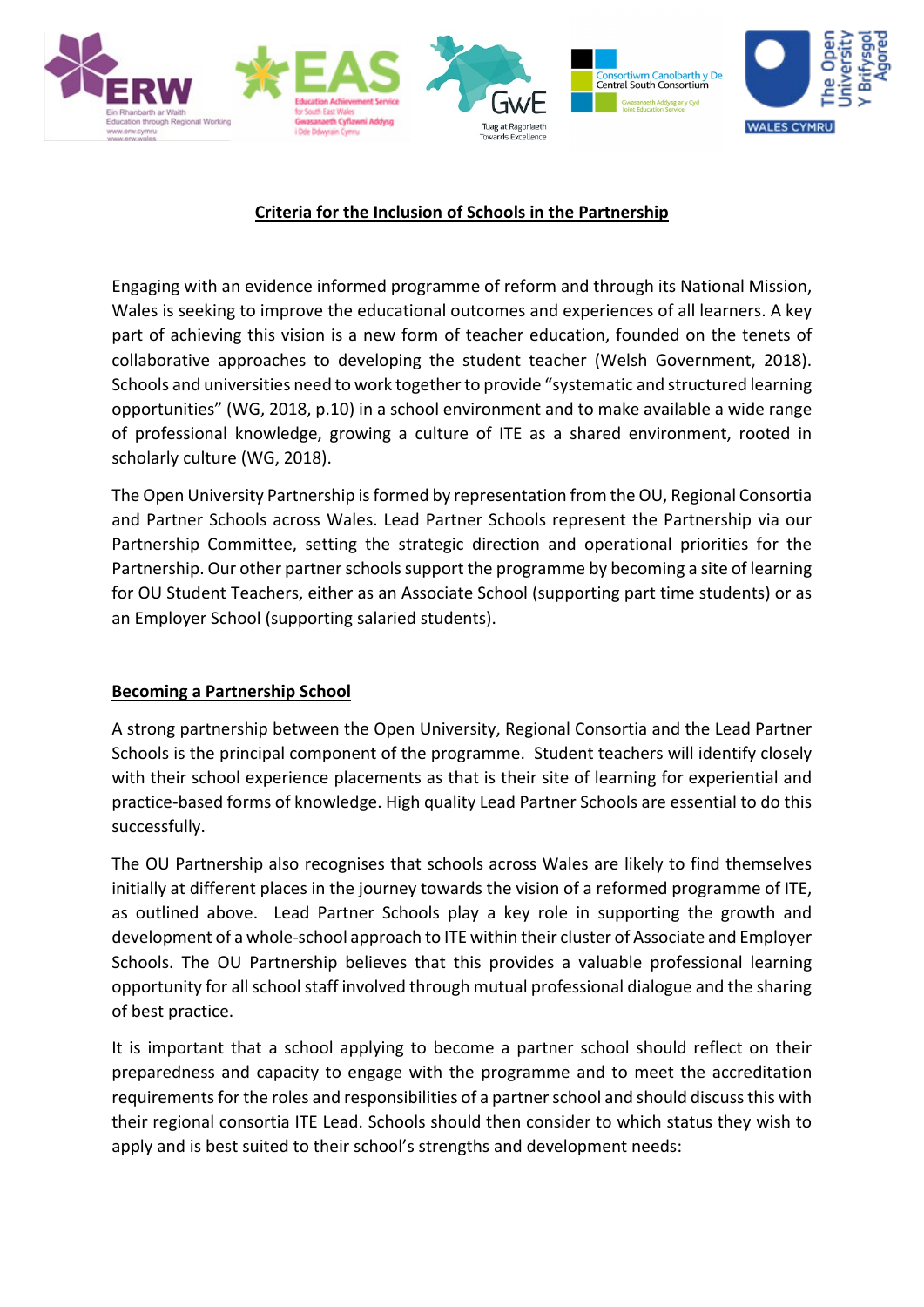

**Lead Partner School** – Members of the Partnership Committee with key strategic and decision-making responsibilities, leading associate and employer schools within their cluster and playing a central part in all aspects of the programme (for a full list of roles and responsibilities see Appendix A).

**Associate Schools –** Associate schools take the lead in enabling students to link their studies to a supportive professional context by providing school-based opportunities for student teachers to develop their practice. Associate schools support the development of students on the Part Time PGCE programme, providing placement opportunities of up to 120 days per year (for a full list of roles and responsibilities see Appendix B).

**Employer Schools –** Employer schools are those who wish to support the development of a student enrolled on the Salaried PGCE. Employer schools should commit to employing the student teacher on at least point 1 of the unqualified teacher pay scale for the duration of the two years. Secondary schools may receive a salary contribution from Welsh Government. Student teachers will be employed on a full-time basis (for full list of roles and responsibilities see Appendix C). *\*Based on Point 1 of the unqualified teacher pay scale.*

It is possible for a school to have more than one status. Examples include: a Lead Partner School who chooses to support part-time students; a school who supports both part-time students and employs salaried students or a lead partner school that employs salaried students.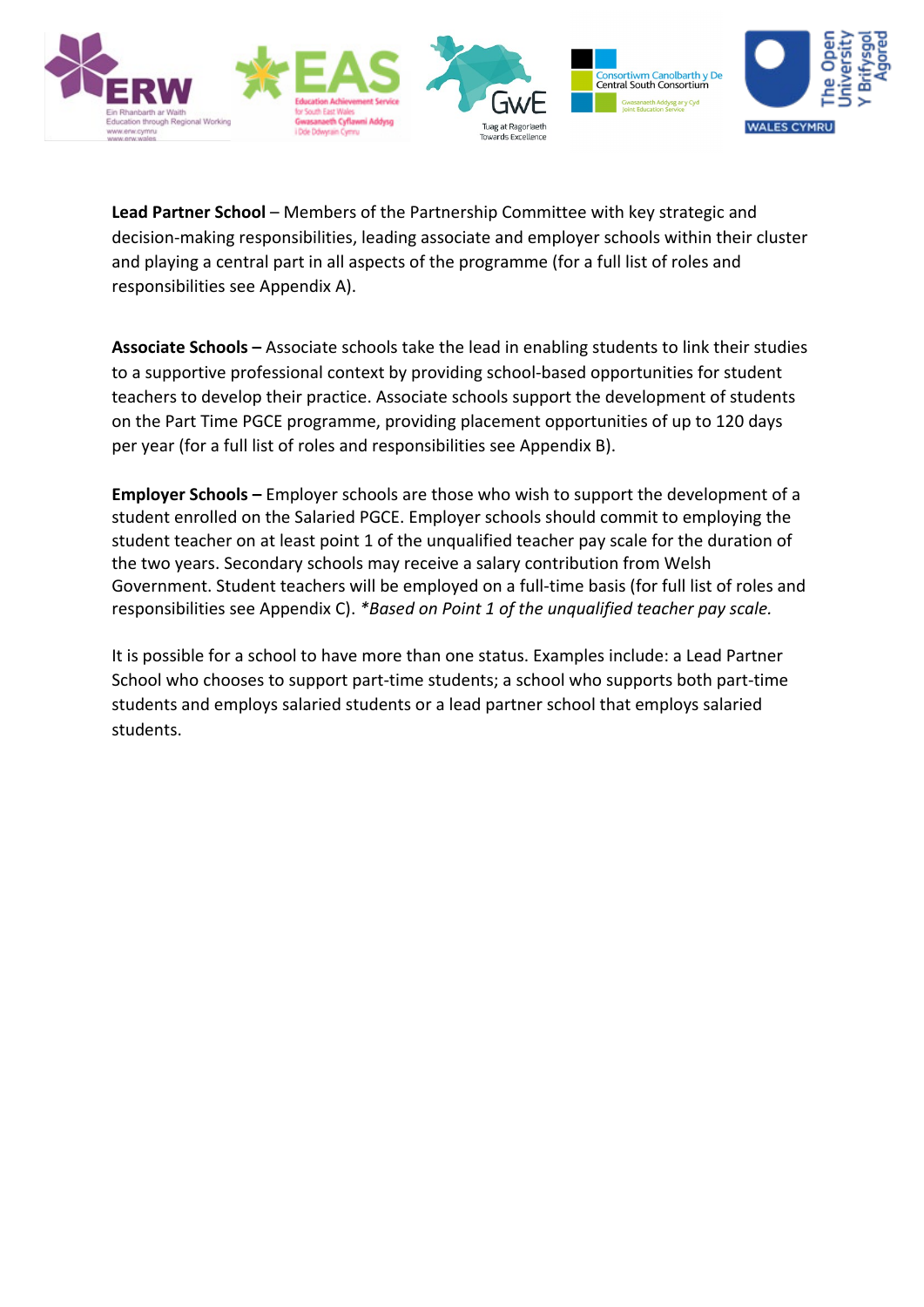

# **Partnership Status Review Process**

A school's initial partnership status is reviewed every two years (in line with the programme length). The criteria by which schools are selected will also be reviewed by the Partnership (and led by the Chair of the Recruitment, Admissions and Retention (RAR) Sub-Committee) every two years. Schools should notify the Partnership of any changes to their ability to meet their status criteria as soon as possible. Partnership staff may also raise any changes to a school's ability to meet the criteria at any point during that period with the Director of the PGCE. Examples of changes to a school's circumstances which may affect their ability to meet the criteria may include (but is not limited to):

- Significant changes to staffing or leadership
- Industrial action
- Challenge Advisor advice
- Significant changes to school categorisation
- Feedback from Estyn
- Issues raised via the Student Support or Issues Resolutions frameworks

Changes to a school's ability to meet the criteria for their Partnership Status may be raised by any member of the Partnership:

- By the school (e.g. Headteacher or ITE Lead)
- Regional Consortia ITE Leads
- Practice Tutors
- Mentors / School Coordinators
- Student teachers
- Curriculum Tutors

In the event that the Partnership is notified of changes to a school's ability to meet the criteria, this will trigger a Partnership Status Review through the Issues Resolution Framework. Outcomes of such a review may include:

- A change to the school's Partnership status (e.g. a Lead Partner School may reduce their strategic commitments to Associate School Level).
- Additional mitigating actions to provide further support to the school and/or student to address areas impacted by changes.
- No further placement of students within the school on a short or long term basis.
- The de-selection of a school from the Partnership.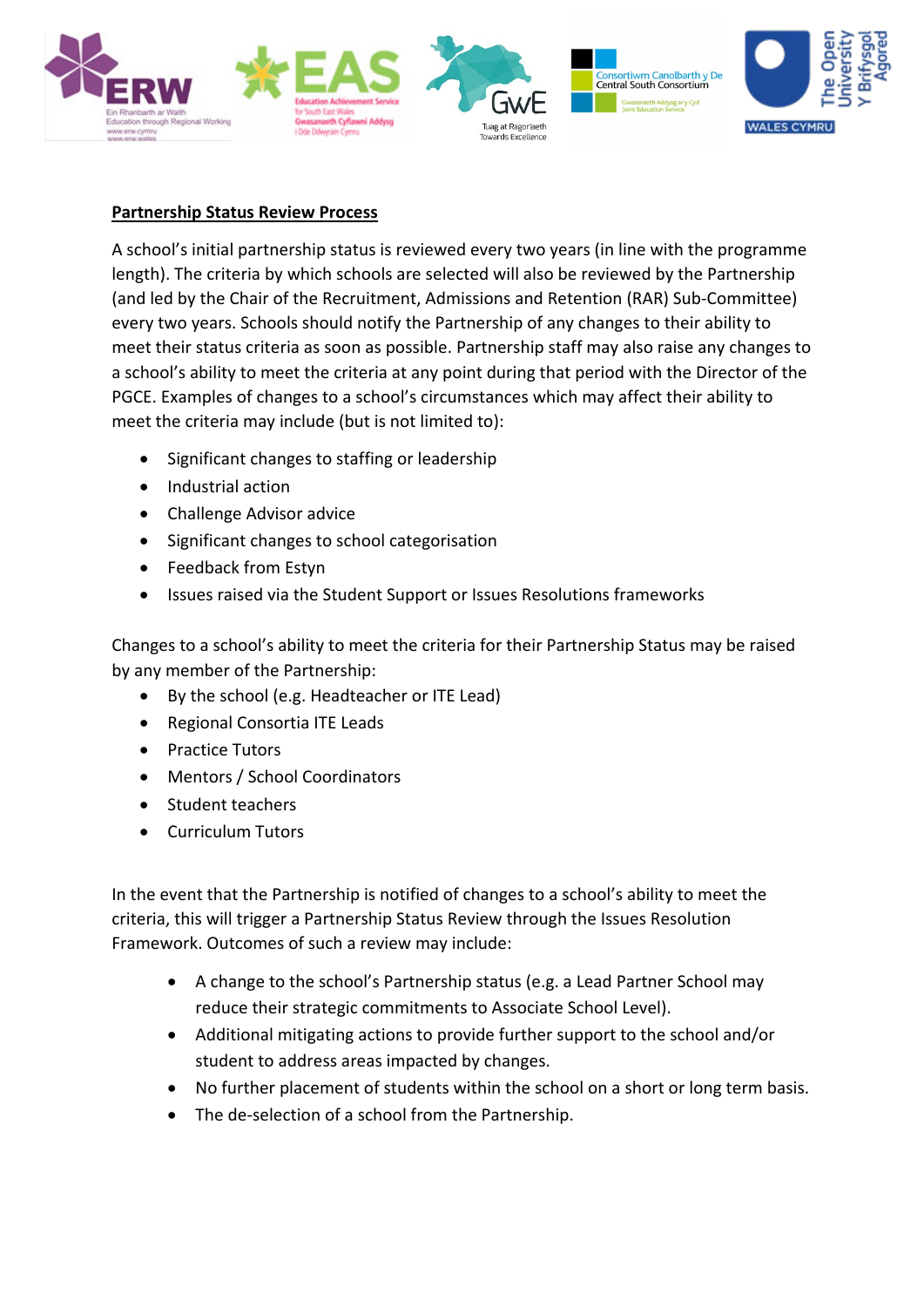

# **De-Selection of Schools from the Partnership**

Lead Partner schools are invited to play a full role in the strategic design and delivery of the programme. In the event that the Lead Partner school does not engage with the work of the Partnership Committee (e.g. repeated absence at committee and sub-committee meetings; does not support student teacher placements for the duration of their status period), a Partnership Review Meeting should be held.

The de-selection of a school from the Partnership is a significant and serious decision. The Partnership would endeavour, through the use of the Issues Resolution Framework, to work closely with the school to provide support and mitigation where possible to resolve issues in the first instance, based on the principles of maturity, honesty and transparency. The decision to de-select a school should be made in close consultation with the school headteacher and where possible, mutual agreement should be reached.

In the event that changes to any school's circumstances are such that mitigation is limited in effect, or the school receives notification from Estyn that they are unsatisfactory and need urgent improvement, the Partnership must review the placement of any part-time or salaried student teachers in the school.

Where possible, part time students may be placed in an alternative school. In the event that a school is hosting a salaried student, careful consideration must be given to the quality of the student teacher's experience within the school as a site of practice-based learning. Student teachers should always receive their minimum entitlement. Members of the Issues Resolution Panel will need to determine whether:

- Strong mitigations can be made to support the salaried student to remain within the school. Examples of mitigation may include:
	- $\circ$  Additional Practice tutor visits to the school (to support the student teacher and/or mentor)
	- o Additional online tutorials with the Curriculum Tutor
	- o Additional support from a Lead Partner School (e.g. teaching a minimum of 50% in a Lead Partner School)
- The salaried student should be offered an alternative placement within another school. Whilst all efforts will be made to support the student in finding another Salaried placement, it may be necessary for the student to transfer to the part time route in order to complete the PGCE qualification in another setting.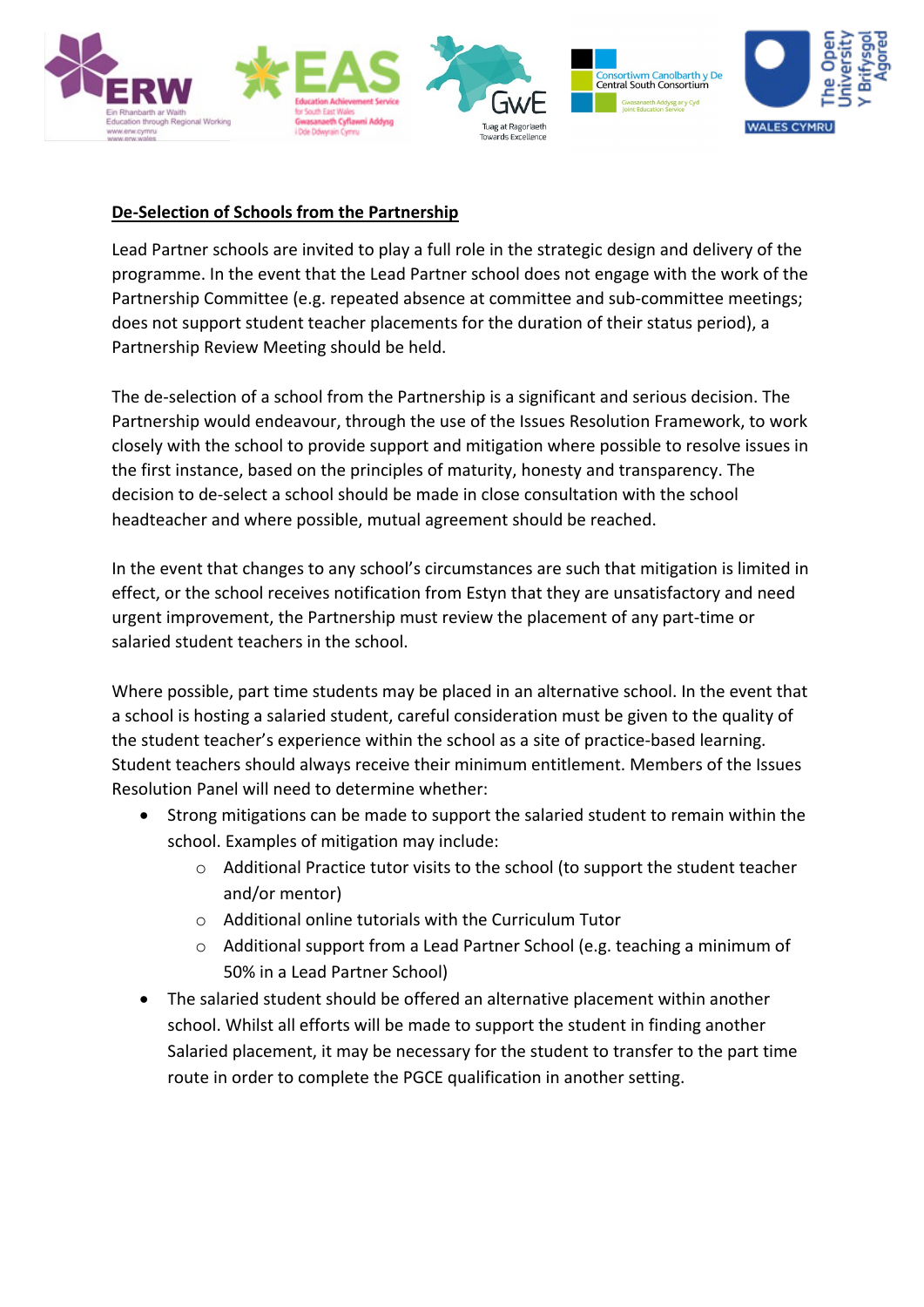

## **Criteria for the Inclusion of Schools**

## **Lead Partner Schools**

Lead Partner Schools should be effective schools recognised within their region for high quality provision (WG, 2018). In determining high quality provision, the OU Partnership will give due attention to Estyn reports, school categorisation and Regional Consortia knowledge (e.g. through consulting with the school's appointed challenge advisor). Lead Partners Schools are selected and appointed by the Partnership Committee as part of a collaborative decision-making process, which gives due regard to selecting a varied and diverse range of Primary and Secondary schools, Welsh and English medium, and with a range of denominations, backgrounds and locations.

In order to join the OU Partnership as a Lead Partner School, a school will need to demonstrate their ability to meet the following criteria:

### CRITERION 1

Your school has the capacity and capability to engage with the Partnership Committee, the development of the programme, the recruitment of students and other roles and responsibilities (as outlined in Appendix A), including the supporting of student-teachers from associate and employer schools to undertake a second school experience.

### CRITERION 2

Your school understands the Welsh Education Reform agenda, has begun to make provision for Curriculum for Wales 2022 and is committed to the development of a language continuum for Welsh, working towards Cymraeg 2050.

### CRITERION 3

Your school has a proven track record of successfully developing the curriculum, teaching and learning, assessment and coaching at school and practitioner level. There is a clear strategy in place for the identification, selection and support of school coordinators and mentors as well as a proven capacity for mentoring and supervision to enable constructive feedback to and assessment of student teachers.

## CRITERION 4

Your school has a passion for sharing expertise in ITE throughout the school, including a whole-school approach to supporting student teachers. Your school will be committed to working in partnership with other schools and the wider OU Partnership. This will include supporting the particular needs of student teachers studying towards a PGCE via distancelearning and work-based practice, plus engaging with the materials and teaching of the programme.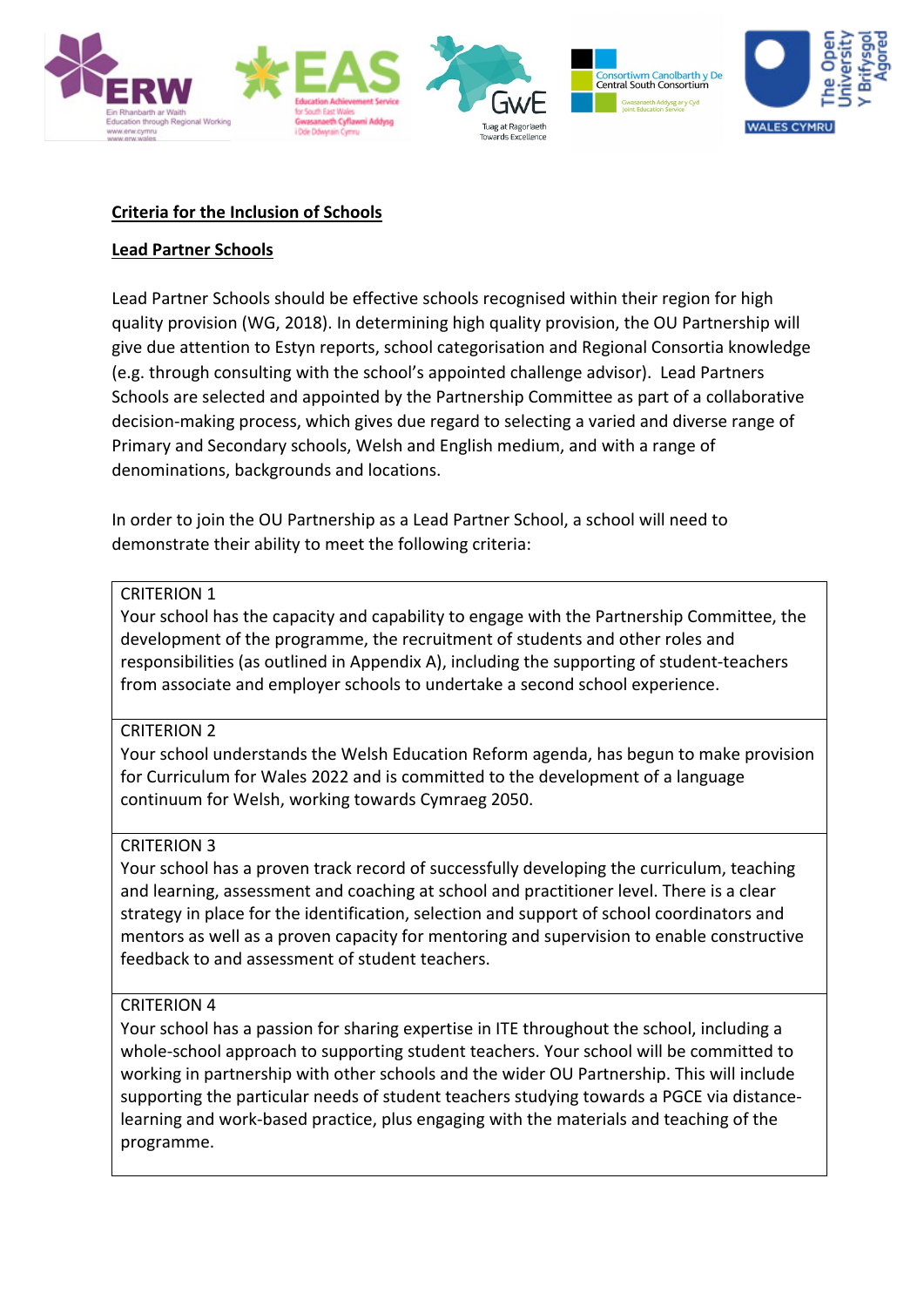

## CRITERION 5

Your school is committed to becoming a learning organisation with research informed professional learning at all levels, both in school and via relevant partnerships/networks.

*OECD (2016)[1](#page-5-0) . "What Makes a School a Learning Organisation? A Guide for Policy Makers, School Leadership and Teachers"*

## CRITERION 6:

Your school has the capacity and capability to support experienced practitioners as practice tutors to support the programme and the Associate/Employer Schools, especially at key named points in the year.

<span id="page-5-0"></span><sup>1</sup> OECD (2016), What Makes a School a Learning Organisation? A Guide for Policy Makers, School Leadership and Teachers, Paris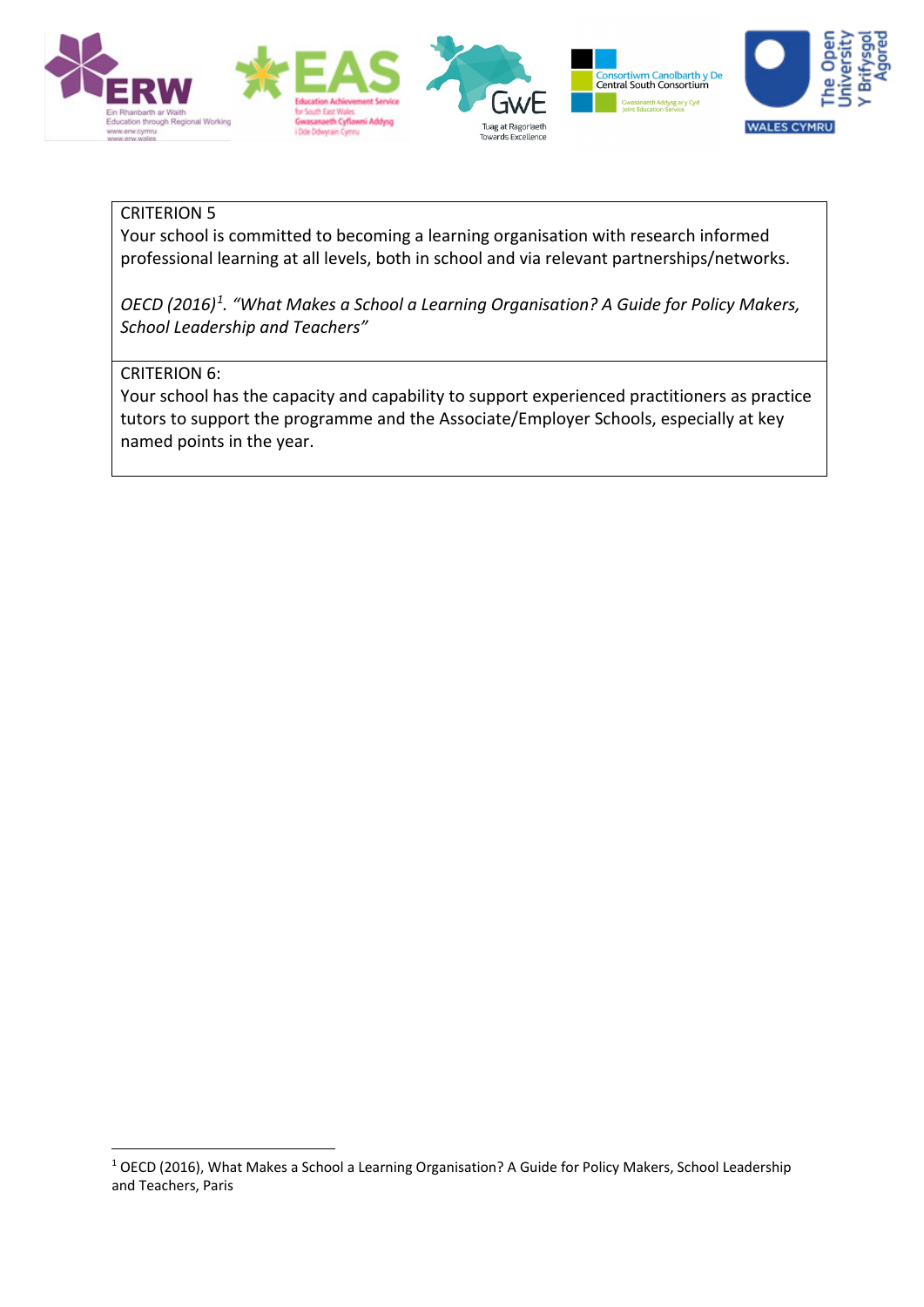

## **Associate Schools**

An Associate School should also demonstrate they are an effective school as recognised within their region for high quality provision (WG, 2018). In determining high quality provision, the OU Partnership will give due attention to Estyn reports, school categorisation and Regional Consortia knowledge (e.g. through consulting with the school's appointed challenge advisor).

Associate Schools will work closely with their Lead Partner School within their cluster to support the development of student teachers on the part time programme. Associate schools may be asked by the Regional Consortia to accept the placement of part-time students (who must complete 120 days school experience over the two years of the programme and must experience two different schools during this period). Associate schools are not members of the Partnership Committee, but may be invited to attend Partnership Committee meetings and sub-groups as appropriate.

School Experience (part time):

Module 1: 25 days Module 2: 35 days Module 3: 60 days (of which 30 days must be taken in a consecutive block)

## CRITERION 1

Your school has the capacity and capability to engage with the Partnership Committee and to participate within associated development activities, including the supporting of studentteachers within a high-quality context.

### CRITERION 2

Your school understands the Welsh Education Reform agenda, has begun to make provision for Curriculum for Wales 2022 and is committed to the development of a language continuum for Welsh, working towards Cymraeg 2050.

### CRITERION 3

Your school has a proven track record of successfully developing the curriculum, teaching and learning, assessment and coaching at school and practitioner level. There is a clear strategy in place for the identification, selection and support of school coordinators and mentors as well as a proven capacity for mentoring and supervision to enable constructive feedback to and assessment of student teachers.

## CRITERION 4

Your school has a passion for sharing expertise in ITE throughout the school and is making good progress towards establishing a whole-school approach to supporting student teachers. Your school will be committed to working in partnership with other schools and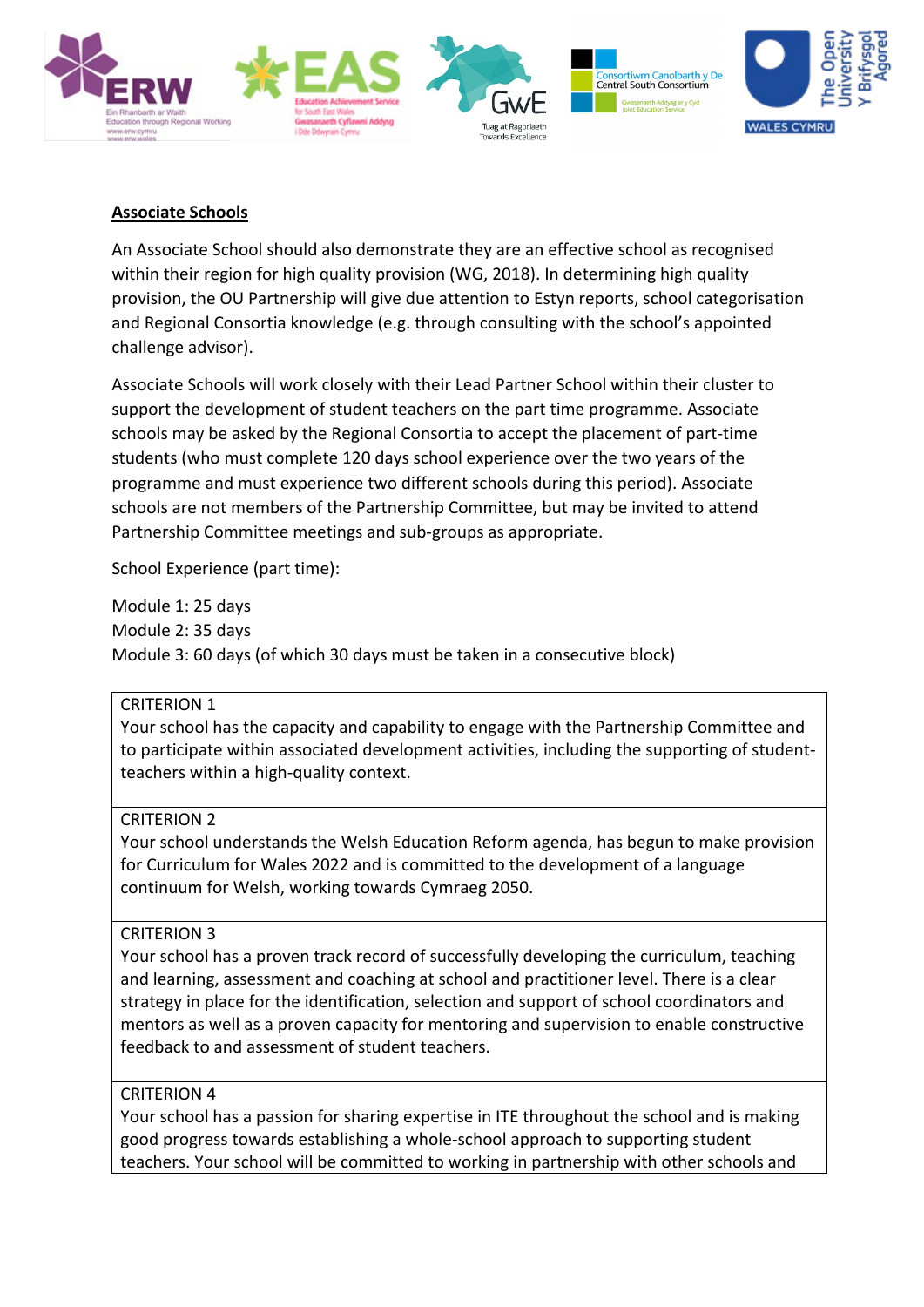

the wider OU Partnership. This will include supporting the particular needs of student teachers studying towards a PGCE via distance-learning and work-based practice, plus engaging with the materials and teaching of the programme.

## CRITERION 5

Your school is committed to becoming a learning organisation with research informed professional learning at all levels, both in school and via relevant partnerships/networks.

*OECD (2016)[2](#page-7-0) . "What Makes a School a Learning Organisation? A Guide for Policy Makers, School Leadership and Teachers"*

<span id="page-7-0"></span><sup>&</sup>lt;sup>2</sup> OECD (2016), What Makes a School a Learning Organisation? A Guide for Policy Makers, School Leadership and Teachers, Paris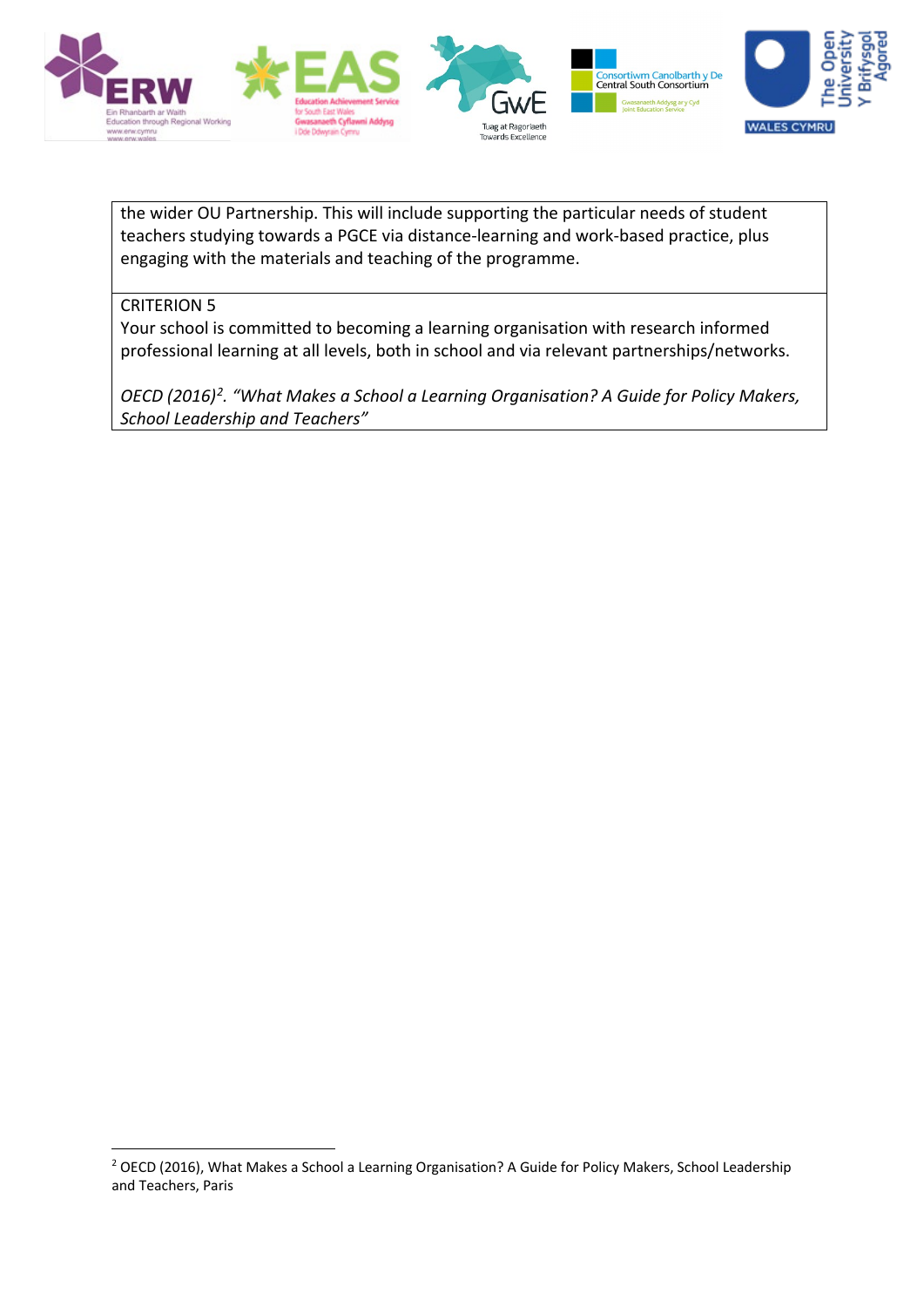

## **Employer Schools**

Employer schools are those who support student teachers on the Salaried PGCE programme. Employer schools undertake to support the development of a suitably qualified individual who is an employee of the school and enrolled on the OU PGCE in either Primary or a Secondary shortage subject area. All employee student-teachers PGCE fees are payed via a Welsh Government training grant. Secondary schools (only) can receive a 50% contribution towards the student's salary each year (55% for Welsh medium schools). Employer schools work closely with their Regional Consortia ITE lead to design a combined full-time learning experience for the student-teacher which comprises of learning support work, dedicated PGCE practice learning periods and protected study time. Year 1 takes a carefully scaffolded and graduating approach to teaching, enabling the student teacher to become more independent in Year 2.

### CRITERION 1

Able to provide the student teacher with access to effective learning and teaching experiences that enable the student teacher to achieve QTS (supported by school improvement/Estyn evidence).

### CRITERION 2

Committed to working with Lead Partner schools and the Partnership to meet the terms and conditions of the dedicated practice learning periods. This will include working with the practice tutor to support the work of the school based mentor/school coordinator and the development of a whole school approach to ITE.

### CRITERION 3

Committed to making provision for the new curriculum for Wales, teaching and learning. This will include supporting students through distance learning and work-based practice in an alternative setting, as well as supporting enhancement and enrichment opportunities for the student teacher to be able to demonstrate all descriptors of QTS.

### CRITERION 4

Able to identify, select, support and provide an experienced mentor and school coordinator to support the student teacher through their dedicated practice learning periods.

## CRITERION 5

Committed to providing a collaborative environment to enable the student teacher to work with others. This includes working with the Regional Consortia ITE lead to arrange a meaningful (mandatory) second school placement for the salaried placement in line with the current requirements.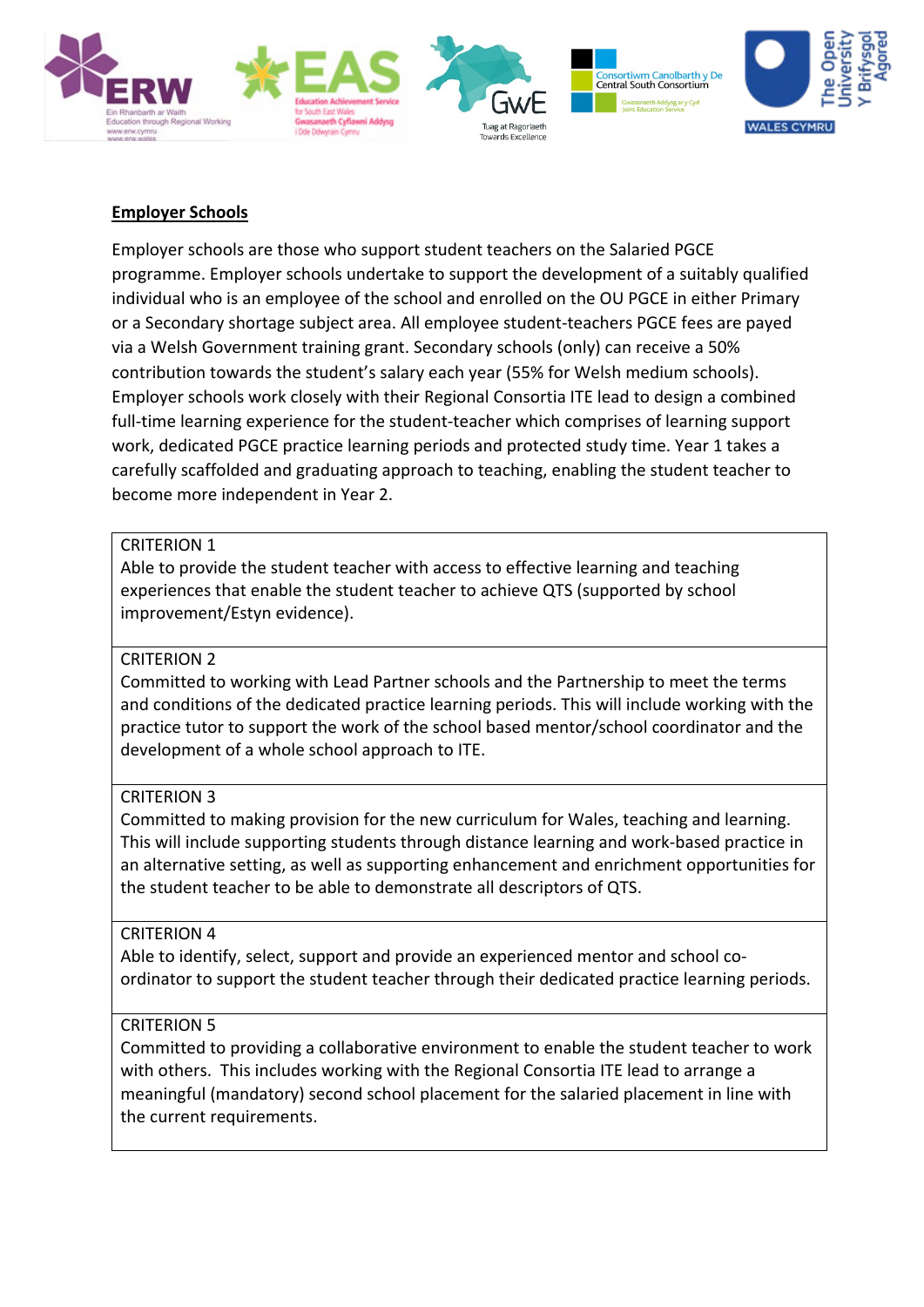

## **Applying be part the OU ITE Partnership**

In the first instance, schools should contact the Partnership Team at [Wales-](mailto:Wales-PGCE@open.ac.uk)[PGCE@open.ac.uk](mailto:Wales-PGCE@open.ac.uk) or their Regional Consortia Lead to register their interest and to discuss programme requirements in further detail.

## **Lead Partner and Associate Schools**

Please complete the online application form on our [School Partnership page](https://www.open.ac.uk/wales/en/our-work/pgce-school-partnership-opportunities) and demonstrate how your school meets the relevant criteria set.

## **Employer Schools**

## **Supporting an existing employee:**

- Please complete the online application form on our School Partnership page and demonstrate how your school meets the relevant criteria set.
- Please provide your employee with a letter of endorsement using the template provided on the PGCE [website](https://www.open.ac.uk/courses/choose/wales/pgce) (at the same time as your student teacher's application).
- The school employee should complete the online OU PGCE Application form, available on the PGCE [website.](https://www.open.ac.uk/courses/choose/wales/pgce)

### **Supporting a placement via a matching system:**

Schools who wish to support a Salaried student but do not already employ an appropriate existing member of staff may request to be matched to suitable applicants to the Salaried PGCE programme (where factors such as geographical location and subject choice make this possible). We will also contact schools throughout the year to advertise the matching system and the student teachers we have available. Please contact the Partnership Team at [Wales-PGCE@open.ac.uk](mailto:Wales-PGCE@open.ac.uk) for details.

### **Partnership Application Form**

Expressions of interest should be submitted by completing the online application form on our School Partnership page.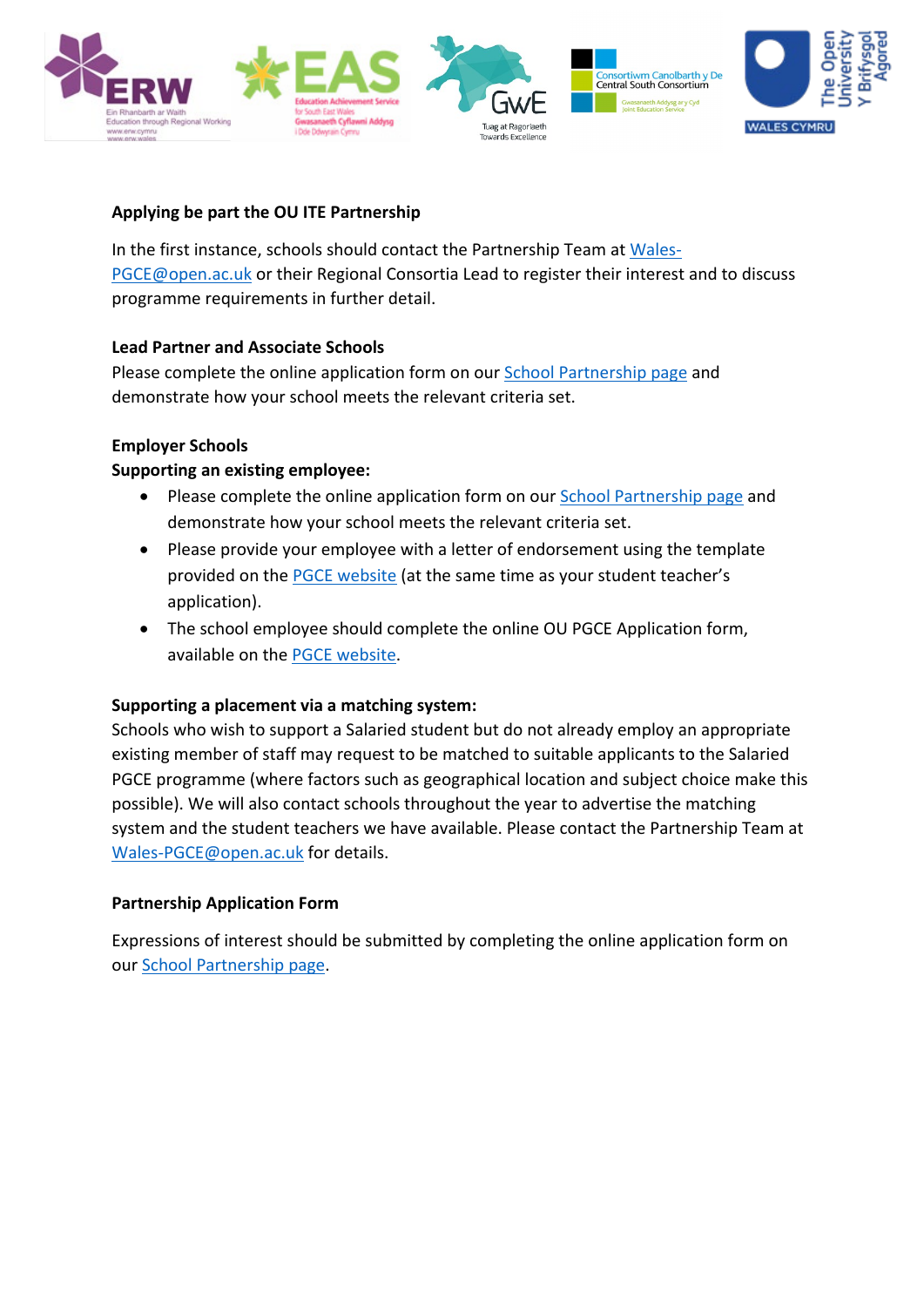

## **Frequently Asked Questions**

## *We are a special school – can we support OU partnership students?*

• The OU Partnership welcomes the involvement and expertise of special schools and we have appointed Lead Partner Special Schools to support us in the design and delivery of the programme. Special schools may support part time students during a second school experience for a limited number of days. Salaried students cannot be placed full time in a special school at present.

## *We are a Pupil Referral Unit – can we support OU partnership students?*

• OU Partnership students (part time and salaried) cannot be placed in PRUs at present. We encourage our students to consider a wide range of educational settings in which to undertake brief periods of enhancement and enrichment in year 2 of the programme. Student teachers may attend a PRU as part of their enrichment activities.

## *Can we support both part time and salaried students?*

• Yes. It is possible to hold more than one 'status' at any given time e.g. your school may be an Employer and Associate school which employs both salaried students and supports part time students.

## *We are an independent school. Can we support OU Partnership student teachers?*

• OU Partnership students (part time and salaried) cannot be placed in independent schools at present. We encourage our students to consider a wide range of educational settings in which to undertake periods of enhancement and enrichment in year 2 of the programme. Student teachers may attend an independent setting as part of their enrichment activities.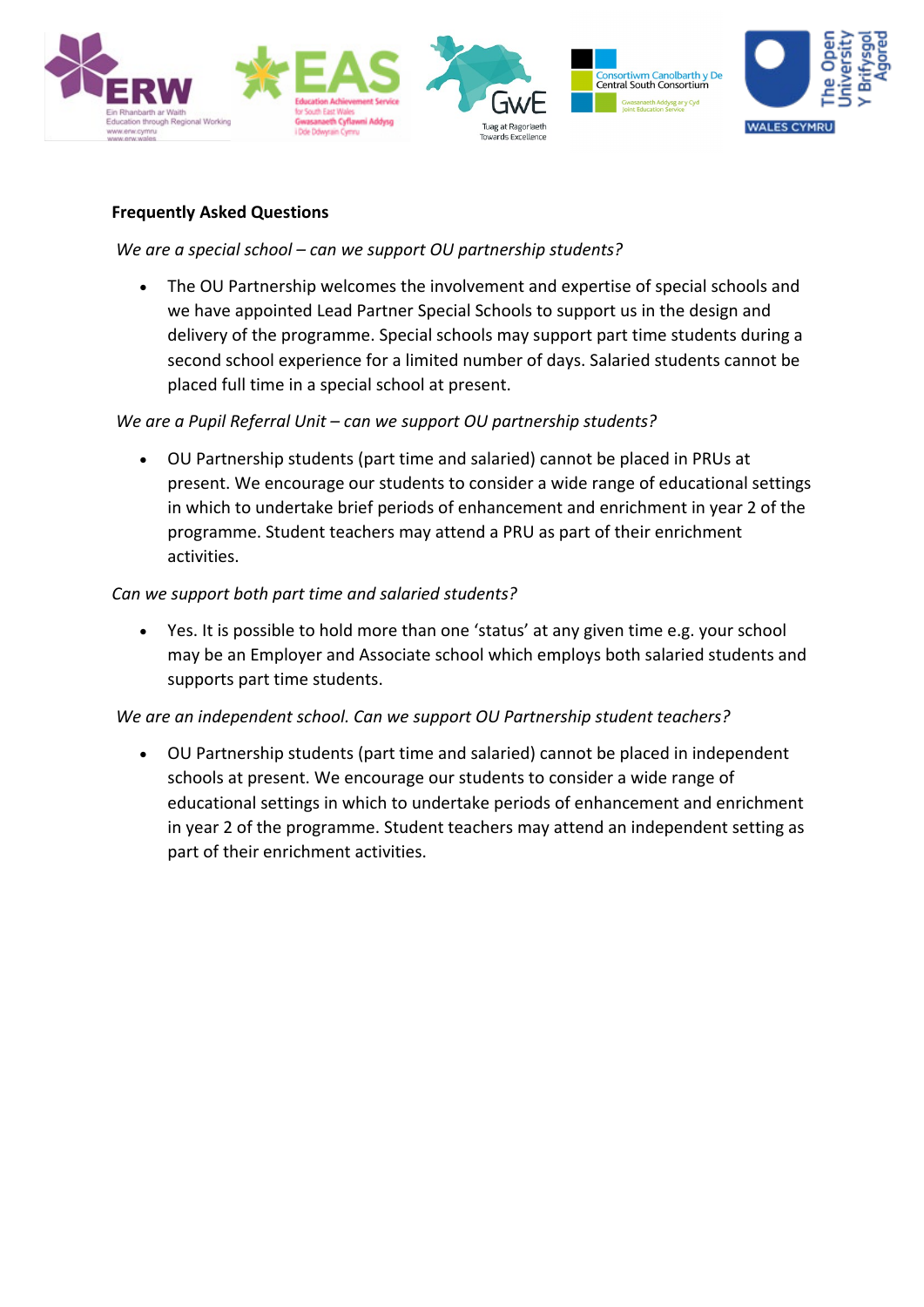

## **APPENDIX A**

# **Role and Responsibilities of Lead Partner Schools (LPS)**

# **1. Be members of the PGCE Partnership Committee**

- Collaboratively leading on the development and strategic decision making of the programme
- Provide training opportunities for colleagues within the HEI and Regional Consortia areas of the partnership

# **2.1 Provide high quality learning environments and experiences for student-teachers**

- Support students from other lead partner or associate schools to undertake a second teaching experience within the high-quality environment of a LPS
- Provide school staff with relevant expertise within the LPS, the opportunity and release time to undertake the role of the practice tutor

# **2.2 Where the LPS also supports the ITE teaching experience of part time and/or salaried student(s) in their school:**

- To identify suitable departments/classes with high quality learning, including designing an appropriate timetable for each student which meets the required criteria
- Have a clear strategy for the identification, support and development of effective mentors and school coordinators with suitable experience (including those who can support with literacy, numeracy, digital competence and Welsh language development)
- Provide protected time for mentors to undertake the relevant requirements of the programme, including timetabled mentor meetings, formal and informal lesson observations, completion of student progress reports and taking part in mentor development sessions
- Provide additional support and intervention for students in line with the Student Support Framework

# **3. Jointly with the OUiW Academic team, support the inter-relation of theory and practice throughout all aspects of the programme:**

- Through engaging with development workshops for the online module materials
- Support students to complete school experience activities
- Support students in undertaking small scale study in year 2

# **4. Contribute to the assessment of students in relation to the Professional Standards for Teaching and Leadership relevant to student teachers:**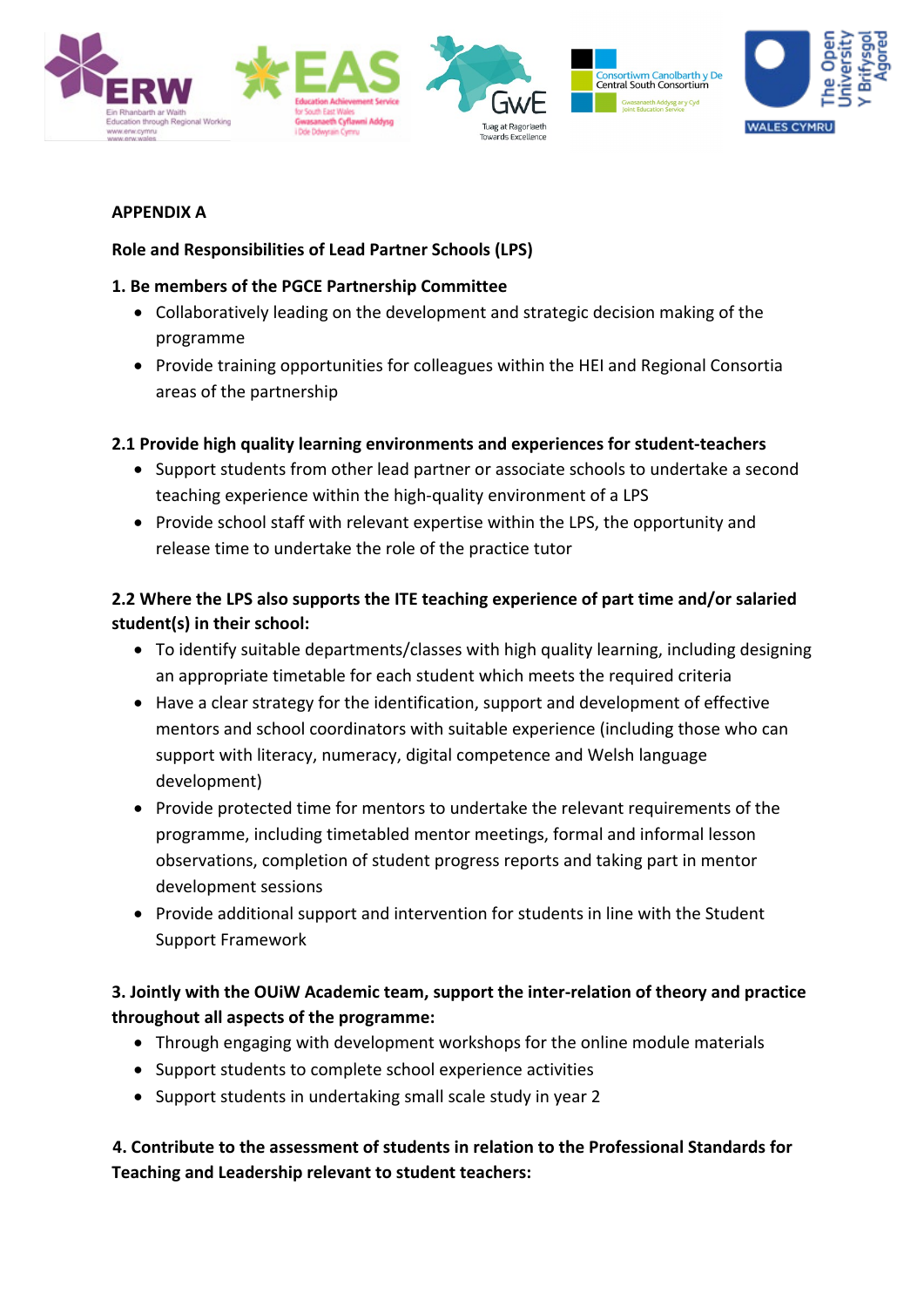

- Through providing regular formative and summative lesson observation feedback
- Through regular assessment of student progress

## **5. Contribute significantly to the recruitment and selection process:**

- To provide information to support the Regional Consortia identification of areas of teaching need for recruitment purposes
- Provide a suitable area in the school in which to conduct interviews;
- Take part in the interviewing of applicants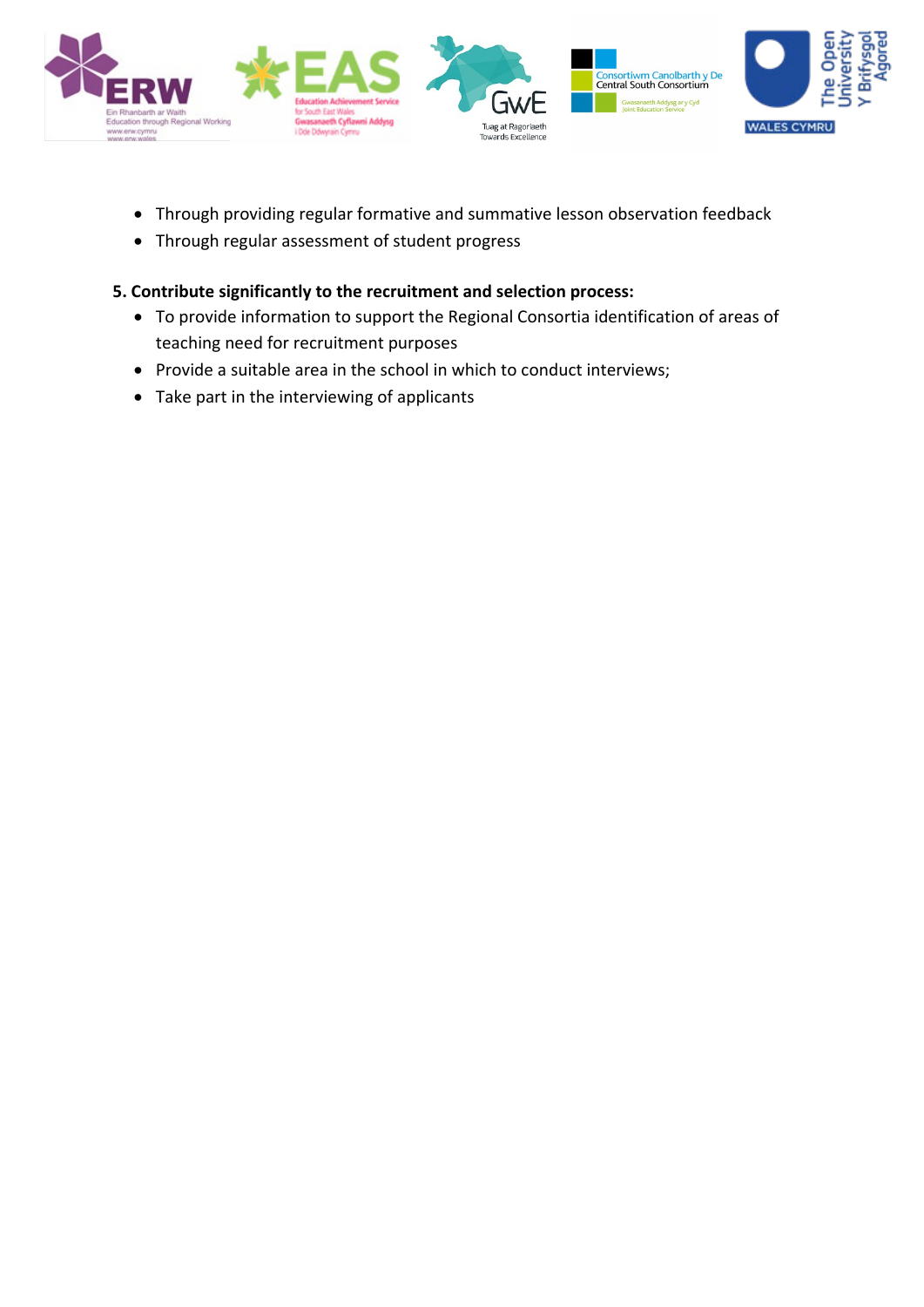

## **APPENDIX B**

# **Roles and Responsibilities of an Associate School**

# **1. To support the ITE Teaching Experience of Part Time students:**

- To identify suitable departments/classes with high quality learning, including designing an appropriate timetable for each student which meets the required criteria.
- Have a clear strategy for the identification, support and development of effective mentors and school coordinators with suitable experience (including those who can support with literacy, numeracy, digital competence and Welsh language development).
- Provide protected time for mentors to undertake the relevant requirements of the programme, including timetabled mentor meetings, formal and informal lesson observations, completion of student progress reports and taking part in mentor development sessions.
- Provide additional support and intervention for students in line with the Student Support Framework.
- **2. Jointly with the OUiW Academic team, support the inter-relation of theory and practice throughout all aspects of the programme:**
	- Support students to complete school experience activities
	- Support students in undertaking small scale study in year 2
- **3. Contribute to the assessment of students in relation to the Professional Standards for Teaching and Leadership relevant to student teachers:**
	- Through providing regular formative and summative lesson observation feedback
	- Through regular assessment of student progress